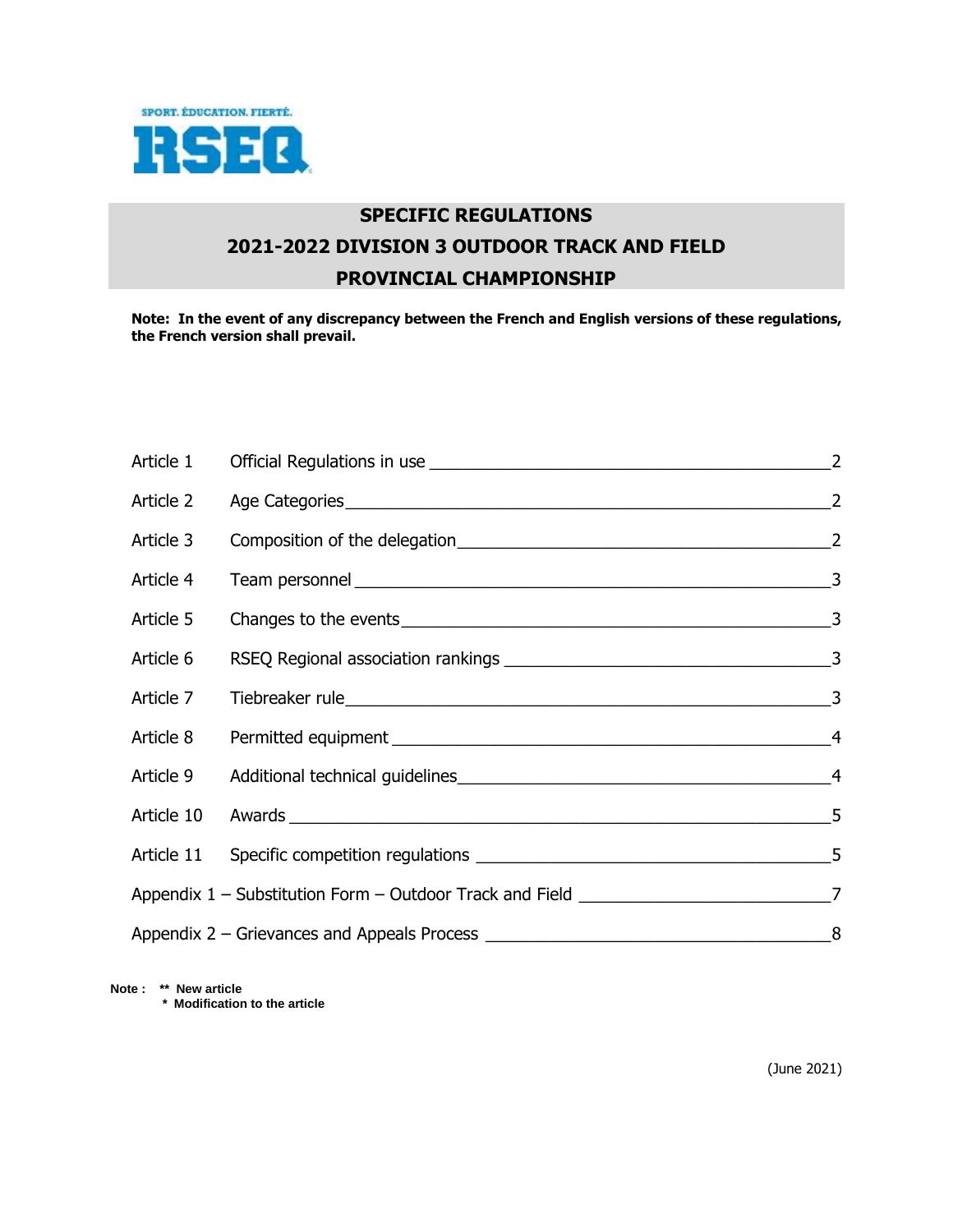### **OUTDOOR TRACK AND FIELD 2021-2022**

### <span id="page-1-0"></span>**Article 1 Official Regulations in use**

- 1.1 The Official Regulations used are issued by the Fédération québécoise d'athlétisme (FQA).
- 1.2 Nevertheless, the following RSEQ Sport-Specific Regulations take precedence over the Official Regulations.
- 1.3 The RSEQ High School Governing Rules must be respected.

#### <span id="page-1-1"></span>**Article 2 Age Categories**

| Year of birth for 2021-2022 season<br>Category |  |
|------------------------------------------------|--|
|------------------------------------------------|--|

| <b>Benjamin</b> | $2009 - 2010$              |
|-----------------|----------------------------|
| <b>Cadet</b>    | 2007 - 2008                |
| <b>Juvénile</b> | 2003* - 2004 - 2005 - 2006 |

\*Students born after June 30, 2003 are admissible

#### <span id="page-1-2"></span>**Article 3 Composition of the delegation**

- 3.1 An RSEQ regional association is entitled to register a maximum of two (2) studentathletes per category, per event, up to a maximum of eighty-seven (87) studentathletes.
- 3.2 The RSEQ may, annually, decide to reduce the number of eligible student-athletes for the delegation; however, this must be done sixty (60) days before the event.
- 3.3 Student-athletes may participate in a maximum of three (3) individual events, plus one (1) relay. The three (3) individual events must be distributed as follows:

Two (2) track events and one (1) field event or Two (2) field events and one (1) track event

- 3.4 An RSEQ regional association may enter one (1) relay team per category and per type of relay. This team will be comprised of student-athletes from the regional delegation and must be confirmed to the organizing committee in respect of the delay it has established and mentioned at the coach's meeting. A student-athlete may register for one (1) relay event only.
- 3.5 Although a single move up one age category is permitted, a student-athlete who moves up must remain in that category for all individual events.

For the relays, a student-athlete may move up one age category, without being required to move up in the individual events.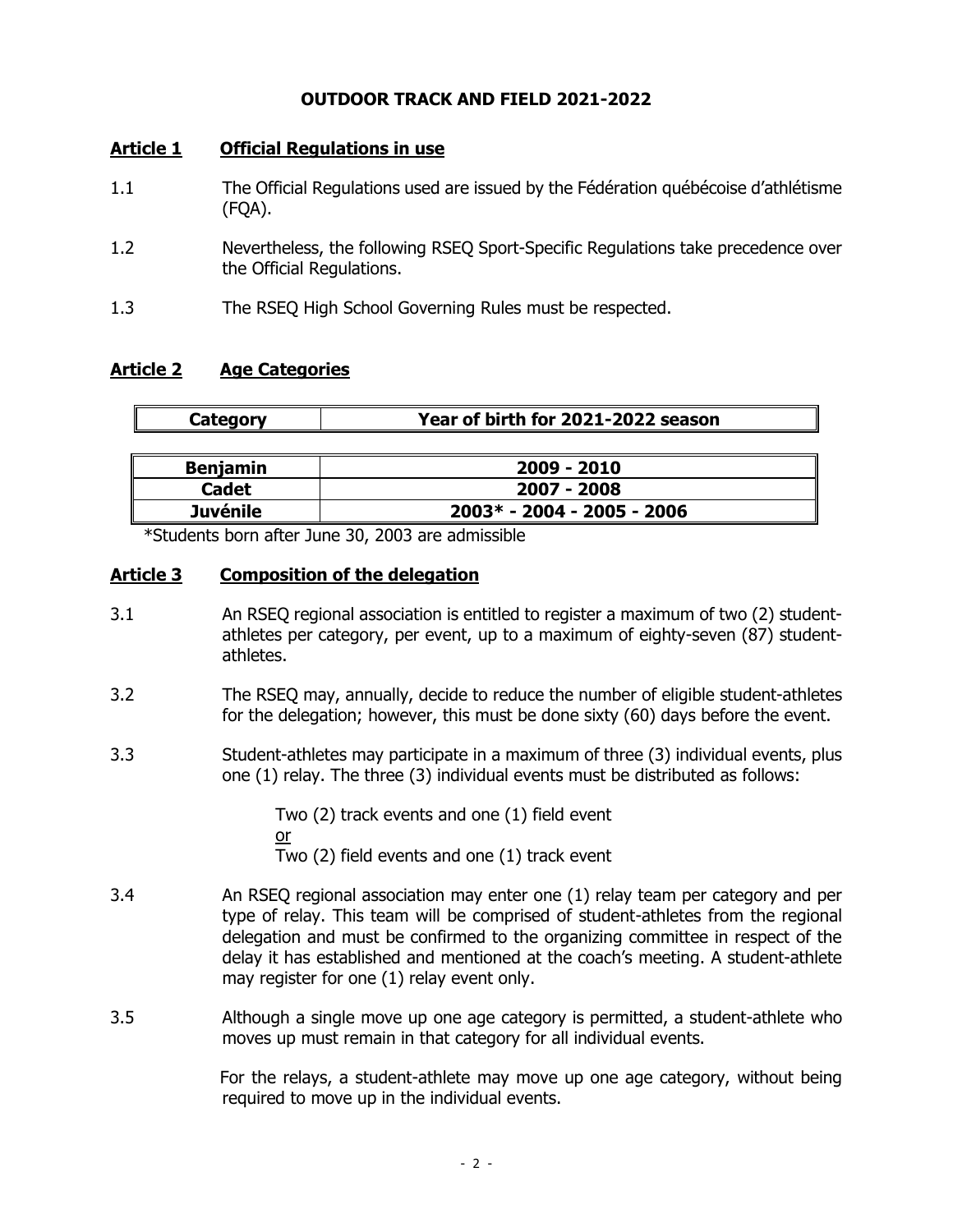### <span id="page-2-0"></span>**Article 4 Team personnel**

| Coach/chaperone:  | Minimum of 1 per 15 student-athletes |  |
|-------------------|--------------------------------------|--|
| Delegation leader |                                      |  |

N.B.: The RSEQ regional association must clearly identify its delegation leader and their officials in charge of accommodations.

#### <span id="page-2-1"></span>**Article 5 Changes to the events**

A maximum of five (5) substitutions (but not new entries) may be made. However, one (1) substitution only may be made to the track events.

The Substitution Form (see Appendix) must be submitted to the event provincial coordinator by no later than during the accreditation period before the start of the championship. No substitutions will be accepted after this deadline.

Any unauthorized substitution will result in disqualification of the student-athlete at fault.

#### <span id="page-2-2"></span>**Article 6 RSEQ Regional association rankings**

- 6.1 The total number of points obtained by each of the student-athlete from an RSEQ regional association, per event and per category, determines that RSEQ regional association standing in the rankings.
	- by category/gender
	- all categories
- 6.2 Regardless of the number of track lanes, either eight (8) student-athletes or a relay team will be awarded points in the rankings, and this applies to all the events in the championship schedule. Points are awarded as follows:

| 8 x 400-metre lanes   |          | 6 x 400-metre lanes                                 |          |  |
|-----------------------|----------|-----------------------------------------------------|----------|--|
| $1st$ place:          | 9 points | $1st$ place:                                        | 9 points |  |
| $2nd$ place           | 7 points | $2nd$ place:                                        | 7 points |  |
| $3rd$ place           | 6 points | $3rd$ place:                                        | 6 points |  |
| 4 <sup>th</sup> place | 5 points | $4th$ place:                                        | 5 points |  |
| $5th$ place           | 4 points | $5th$ place:                                        | 4 points |  |
| 6 <sup>th</sup> place | 3 points | 6 <sup>th</sup> place:                              | 3 points |  |
| $7th$ place           | 2 points | $1st$ substitution (7 <sup>th</sup> best): 2 points |          |  |
| 8 <sup>th</sup> place | 1 point  | $2^{nd}$ substitution ( $8^{th}$ best): 1 point     |          |  |

### <span id="page-2-3"></span>**Article 7 Tiebreaker rule**

7.1 Where it is impossible to achieve a tiebreaker during an event, the equal ranking will receive the same number of points and awards.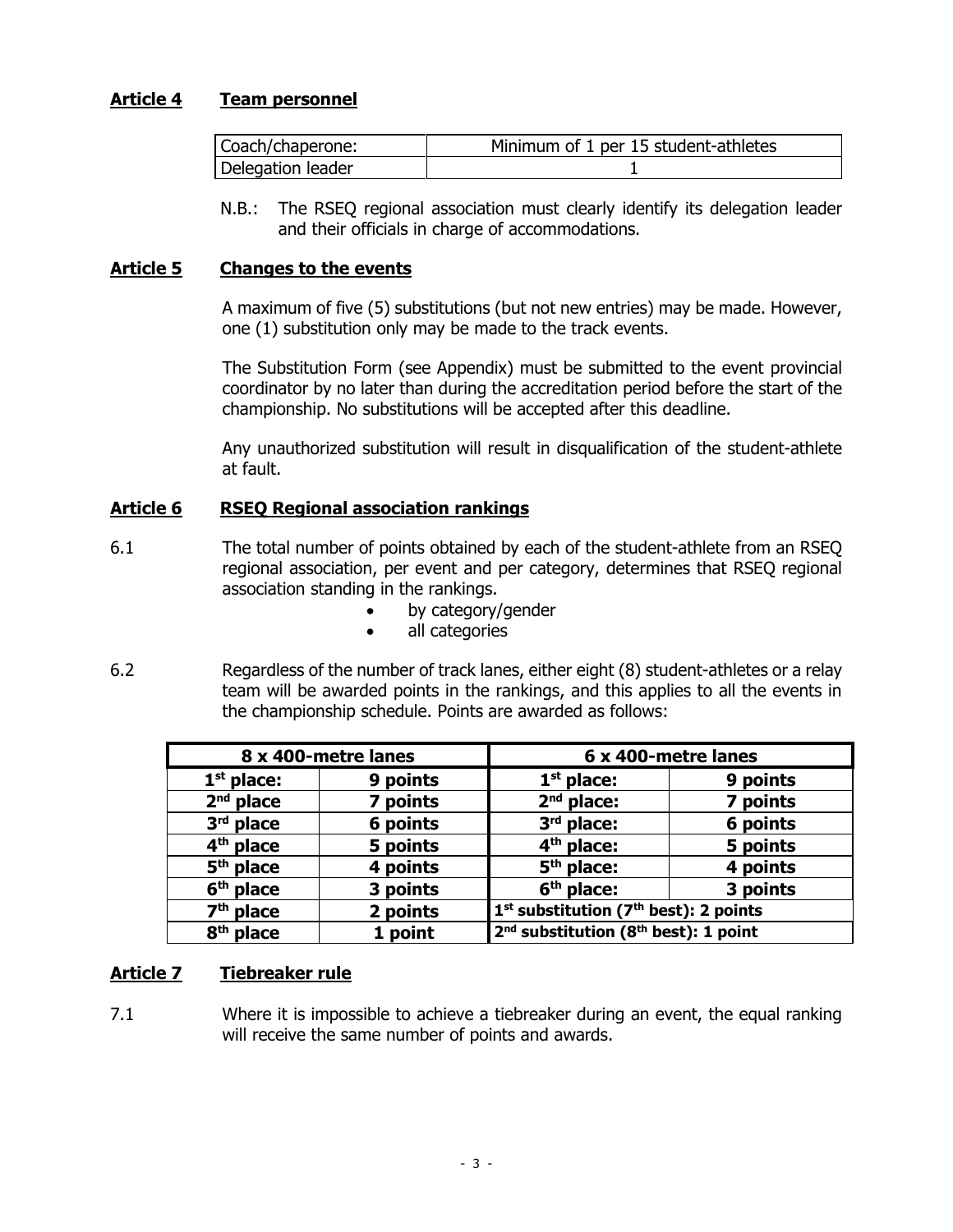7.2 The tiebreaker for determining an RSEQ regional association champion by category/gender and for all categories is: the most gold medals won, or if a tie still exists, the most silver and finally, the most bronze medals.

#### <span id="page-3-0"></span>**Article 8 Permitted equipment**

- 8.1 Shoes with spikes and/or running shoes are permitted. The student-athlete is responsible to ensure that his shoes with spikes are appropriate according to his registered events.
- 8.2 During the events, student-athletes must wear the singlet that displays the name of their RSEQ regional association, their bib as well as an accreditation bracelet. Any student-athlete who does not comply with this rule will be disqualified. In the event of an administrative error by the RSEQ regional association, however, the student-athlete may take part in the championship and the RSEQ regional association at fault will be fined one hundred dollars (\$100.00).

#### 8.3 **Gear (shot put, discus, javelin)**

Student-athletes may use their own equipment, provided it has been weighed before the competition begins and that it is available for use by the other studentathletes.

#### <span id="page-3-1"></span>**Article 9 Additional technical guidelines**

#### 9.1 **Timelines**

Student-athletes who do not check in at their competition area within three (3) minutes after the second call will not be allowed to participate.

A student-athlete who is registered for two (2) events occurring simultaneously must show up at the track event first. They must however notify the field event official, identify themselves and inform the call room of their participation in the two (2) events.

#### 9.2 **Race Walking**

The following procedure must be applied during the provincial championships:

A student-athlete who receives three (3) warnings from the race walking judges must immediately leave their event (disqualification).

#### 9.3 **High Jump**

Starting heights are as follows:

|                 | <b>Boys</b> | Girls  |
|-----------------|-------------|--------|
| Bantam          | m           | m      |
| Midget          | m           | 1 m 15 |
| <b>Juvenile</b> | 1 m 20      | 1 m 30 |

When a jump is successful, the crossbar will be raised in successive 5 cm increments.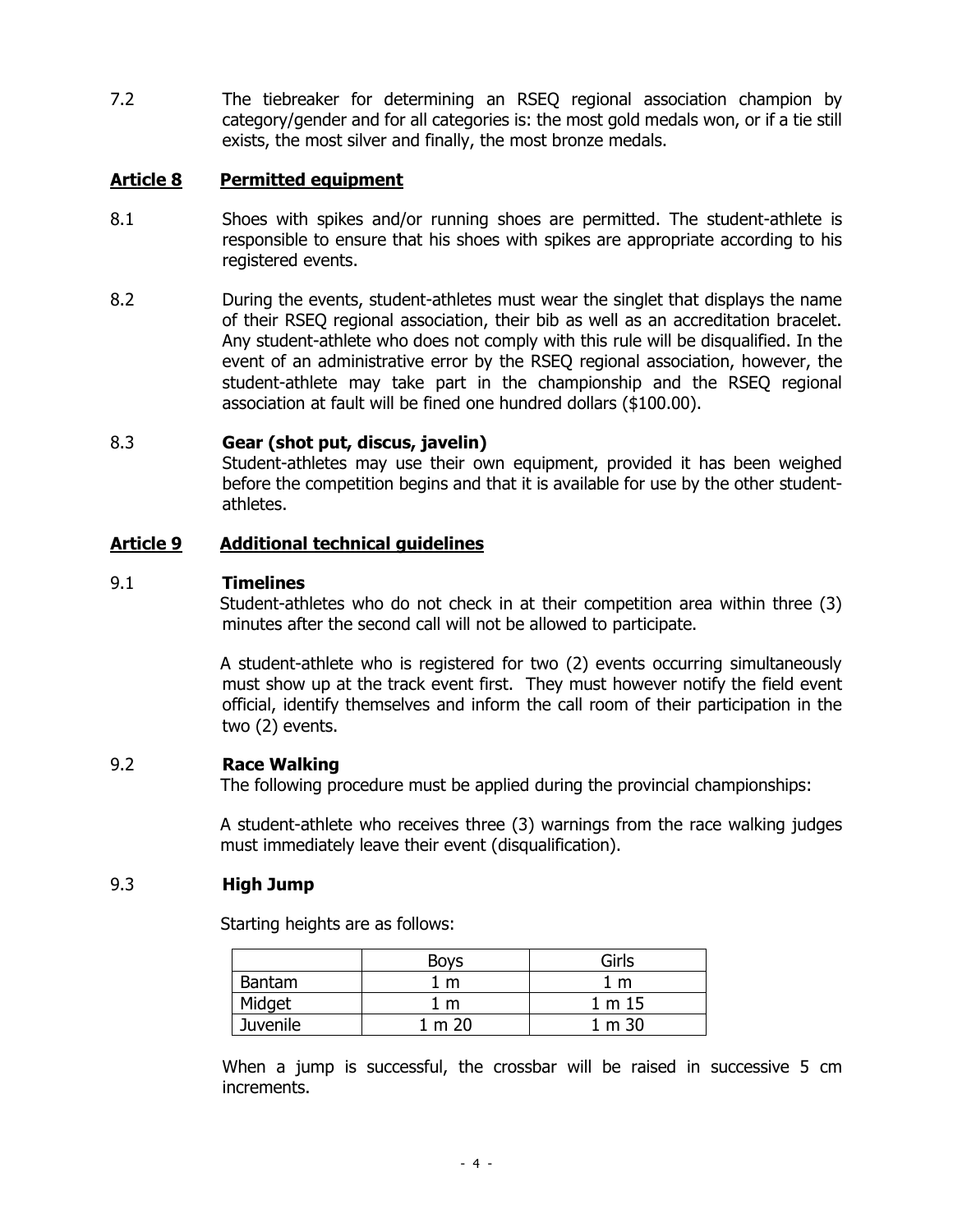When there are fewer than 3 student-athletes left in this event, the crossbar may be raised in 3 cm increments if a student-athlete makes such a request.

#### 9.4 **Long Jump**

In the case that only one long jump station is used by the organizing committee, each student-athlete will have 2 attempts in preliminary rounds. At the end of the preliminary round, the top 8 student-athletes will access to the final and have 3 additional attempts in order to determine the 3 medal-holders in each category.

### 9.5 **Running track**

During the preliminary rounds of all track events, student-athletes will be seeded based on their performance indicated on the entry form. Student-athletes who do not have their performance marked on the entry form will be placed in the slowest heats and lanes.

### **Tracks with six (6) lanes:**

For tracks with 6 lanes, the finals selection is made in the following manner:

| 5 or more heats: | the 6 best performances                |
|------------------|----------------------------------------|
| 4 heats:         | the first plus the 2 best performances |
| 3 heats:         | the first plus the 3 best performances |
| 2 heats:         | the first plus the 4 best performances |

#### **Tracks with eight (8) lanes:**

For tracks with 8 lanes, the finals selection is made in the following manner:

| 7 or more heats: | the 8 best performances                  |
|------------------|------------------------------------------|
| 6 heats:         | the first plus the 2 best performances   |
| 5 heats:         | the first plus the 3 best performances   |
| 4 heats:         | the first plus the 4 best performances   |
| 3 heats:         | the first 2 plus the 2 best performances |
| 2 heats:         | the first 3 plus the 2 best performances |

### <span id="page-4-0"></span>**Article 10 Awards**

- 10.1 Gold, silver and bronze medals are awarded to the top three in each of the scheduled events.
- 10.2 A commemorative banner is awarded to each student-athlete whose delegation has accumulated the most points in each category.

### <span id="page-4-1"></span>**Article 11 Specific competition regulations**

- 11.1 The amateur athlete's card (FQA) is required for those who wish to have their records certified by the Fédération québécoise d'athlétisme.
- 11.2 A false declaration of any kind may lead to various sanctions, including suspension of the team accused of misconduct.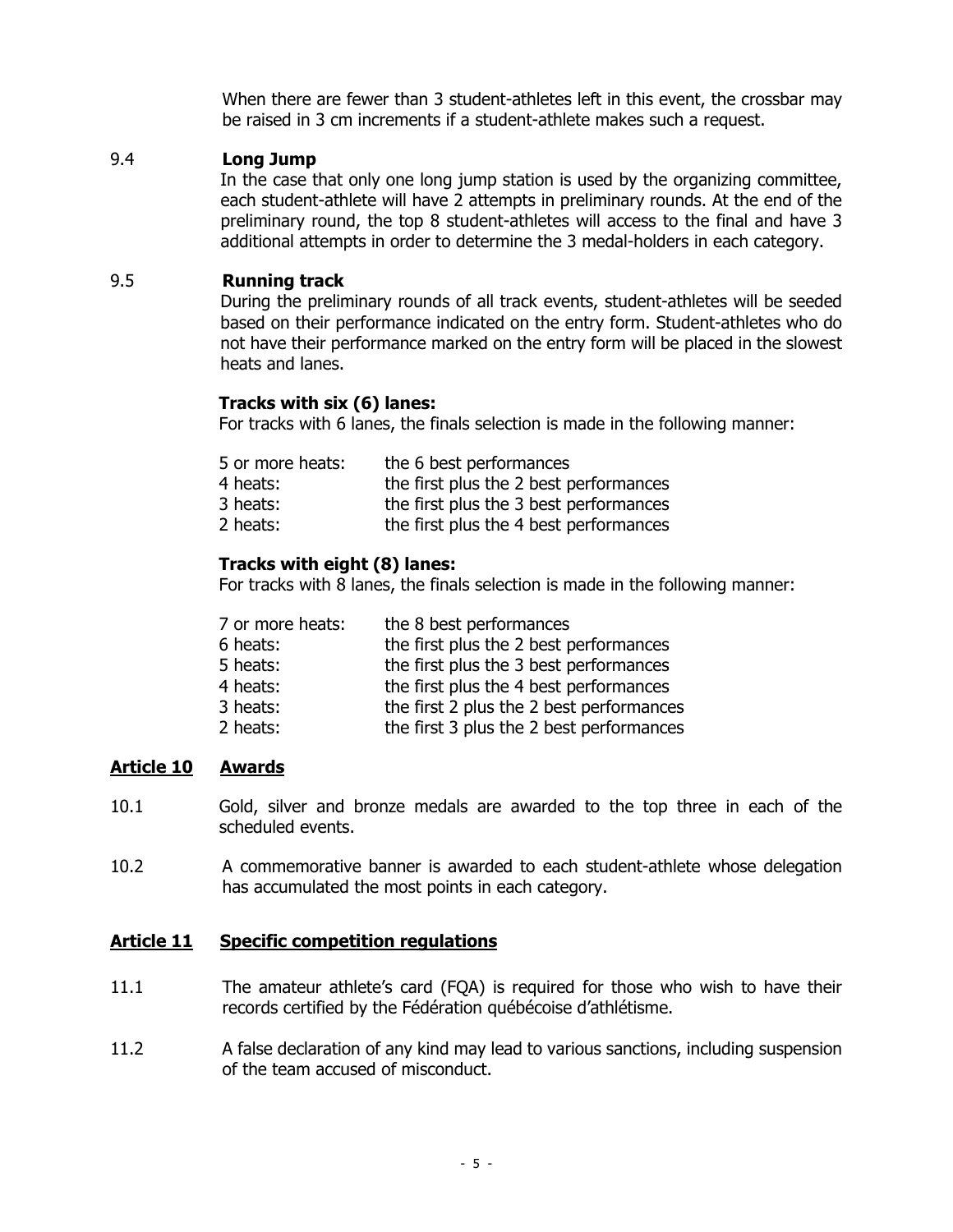## **OUTDOOR TRACK AND FIELD EVENTS**

|     |                     | <b>GIRLS</b> |                    | <b>BOYS</b>        |                |                    |                |
|-----|---------------------|--------------|--------------------|--------------------|----------------|--------------------|----------------|
|     | <b>EVENT</b>        | Bantam       | Midget             | Juvenile           | Bantam         | Midget             | Juvenile       |
| 1.  | 80 m                | X            |                    |                    | X              |                    |                |
| 2.  | 100 <sub>m</sub>    |              | X                  | X                  |                | X                  | X              |
| 3.  | 150 m               | $\mathsf{X}$ |                    |                    | $\mathsf X$    |                    |                |
| 4.  | 200 m               |              | X                  | X                  |                | X                  | X              |
| 5.  | 400 m               |              |                    | X                  |                |                    | $\mathsf X$    |
| 6.  | 800 m               | $\mathsf{X}$ | $\pmb{\mathsf{X}}$ | $\pmb{\mathsf{X}}$ | $\mathsf X$    | $\pmb{\times}$     | $\mathsf{X}$   |
| 7.  | 1200 m              | $\mathsf X$  | X                  |                    | $\mathsf X$    | X                  |                |
| 8.  | 1500 m              |              |                    | X                  |                |                    | X              |
| 9.  | 2000 m              |              | $\mathsf X$        |                    |                | $\mathsf{X}$       |                |
| 10. | 3000 m              |              |                    | $\mathsf{X}$       |                |                    | X              |
| 11. | 80 m hurdle         | X            | X                  |                    | $\mathsf X$    |                    |                |
| 12. | 100 m hurdle        |              |                    | $\pmb{\mathsf{X}}$ |                | $\pmb{\mathsf{X}}$ |                |
| 13. | 110 m hurdle        |              |                    |                    |                |                    | Χ              |
| 14. | 800 m race walking  | X            |                    |                    | X              |                    |                |
| 15. | 1500 m race walking |              | X                  |                    |                | X                  |                |
| 16. | 3000 m race walking |              |                    | X                  |                |                    | X              |
| 17. | High jump           | X            | X                  | X                  | X              | X                  | X              |
| 18. | Long jump           | X            | X                  | X                  | $\mathsf X$    | $\mathsf{X}$       | $\mathsf X$    |
| 19. | Triple jump         |              | Χ                  | Χ                  |                | X                  | $\mathsf X$    |
| 20. | Pole vault          |              | Χ                  | Χ                  |                | $\pmb{\mathsf{X}}$ | $\mathsf X$    |
| 21. | Shot Put            | $\mathsf X$  | $\mathsf X$        | $\mathsf{X}$       | $\mathsf X$    | X                  | $\mathsf X$    |
| 22. | Discus              | $\mathsf X$  | $\mathsf X$        | $\mathsf X$        | $\mathsf X$    | $\mathsf X$        | $\mathsf X$    |
| 23. | Javelin             | $\mathsf X$  | $\mathsf{X}$       | $\mathsf{X}$       | $\overline{X}$ | $\overline{X}$     | $\overline{X}$ |
| 24. | 4 X 100 m relay     | $\mathsf X$  | $\mathsf X$        | $\mathsf X$        | $\mathsf X$    | $\mathsf{X}$       | $\mathsf X$    |
| 25. | 4 X 400 m relay     |              |                    | $\mathsf X$        |                |                    | $\mathsf X$    |

**Gear weights and hurdles height** (see link below) :

[Gear weights](https://www.athletisme-quebec.ca/medias/guide-1-organisation-competition-dathletisme-juin2015.pdf) : see appendix I page 24

[Hurdles height and distance](https://www.athletisme-quebec.ca/medias/guide-1-organisation-competition-dathletisme-juin2015.pdf) : see appendix III page 26

References : Guide d'organisation d'une compétition d'athlétisme de la Fédération Québécoise d'athlétisme pour le poids des engins et la hauteur des haies pour chacune des catégories: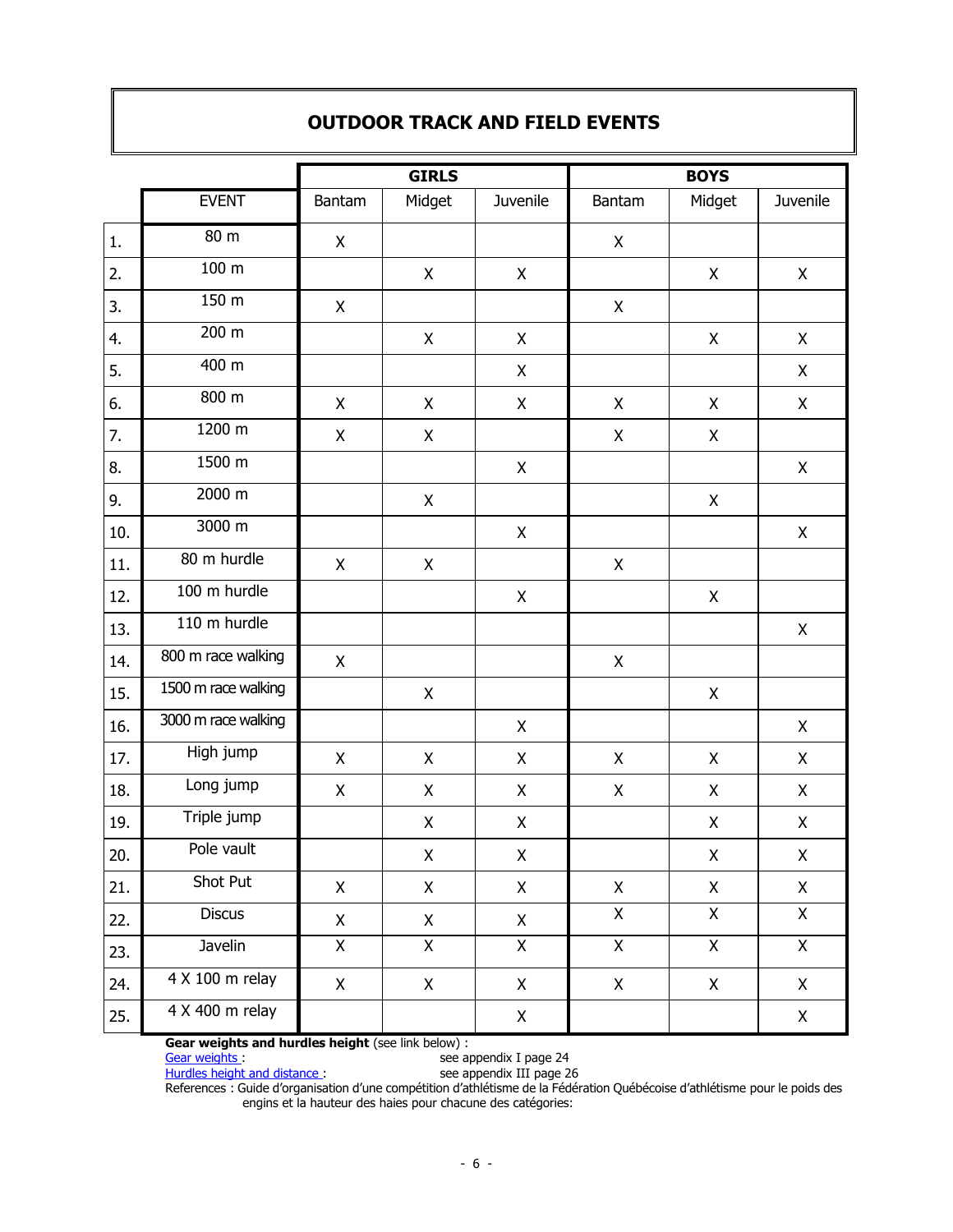### **Appendix 1 – Substitution Form – Outdoor Track and Field**

#### <span id="page-6-0"></span>**THIS FORM MUST BE SUBMITTED TO THE CHAMPIONSHIP OFFICIAL BY NO LATER THAN DURING THE ACCREDITATION PERIOD BEFORE THE START OF THE CHAMPIONSHIP (SCHEDULED START TIME)**

**EXAMPLE:**

| CAT              | SEX | <b>EVENT</b>       | ENTERED STUDENT-ATHLETE | SUBSTITUTE STUDENT-ATHLETE |
|------------------|-----|--------------------|-------------------------|----------------------------|
| JUV<br>Lona iump |     | Name: Victor Brown | Name: Stephen McDonald  |                            |
|                  |     |                    | Bib no. 1<br>156        | Bib no. 167                |

| <b>SCHOOL</b> |  |
|---------------|--|
| <b>REGION</b> |  |

#### **SUBSTITUTION 1**

| CAT | SEX | <b>EVENT</b> | <b>ENTERED STUDENT-ATHLETE</b> | SUBSTITUTE STUDENT-ATHLETE |
|-----|-----|--------------|--------------------------------|----------------------------|
|     |     |              | Name:                          | Name:                      |
|     |     |              | Bib no.:                       | Bib no.:                   |

#### **SUBSTITUTION 2**

| CAT | SEX | EVENT | <b>ENTERED STUDENT-ATHLETE</b> | SUBSTITUTE STUDENT-ATHLETE |
|-----|-----|-------|--------------------------------|----------------------------|
|     |     |       | Name:                          | Name:                      |
|     |     |       | Bib no.:                       | Bib no.:                   |

#### **SUBSTITUTION 3**

| CAT | SEX | <b>EVENT</b> | <b>ENTERED STUDENT-ATHLETE</b> | SUBSTITUTE STUDENT-ATHLETE |
|-----|-----|--------------|--------------------------------|----------------------------|
|     |     |              | Name:                          | Name:                      |
|     |     |              | Bib no.:                       | Bib no.:                   |

#### **SUBSTITUTION 4**

| CAT | SEX | EVENT | <b>ENTERED STUDENT-ATHLETE</b> | SUBSTITUTE STUDENT-ATHLETE |
|-----|-----|-------|--------------------------------|----------------------------|
|     |     |       | Name:                          | Name:                      |
|     |     |       | Bib no.:                       | Bib no.:                   |

#### **SUBSTITUTION 5**

| $\mathsf{CAT}$ | SEX | EVENT | <b>ENTERED STUDENT-ATHLETE</b> | SUBSTITUTE STUDENT-ATHLETE |
|----------------|-----|-------|--------------------------------|----------------------------|
|                |     |       | Name:                          | Name:                      |
|                |     |       | Bib no.:                       | Bib no.:                   |

#### **NOTE: ONE SUBSTITUTION ONLY IS PERMITTED IN THE TRACK EVENTS**